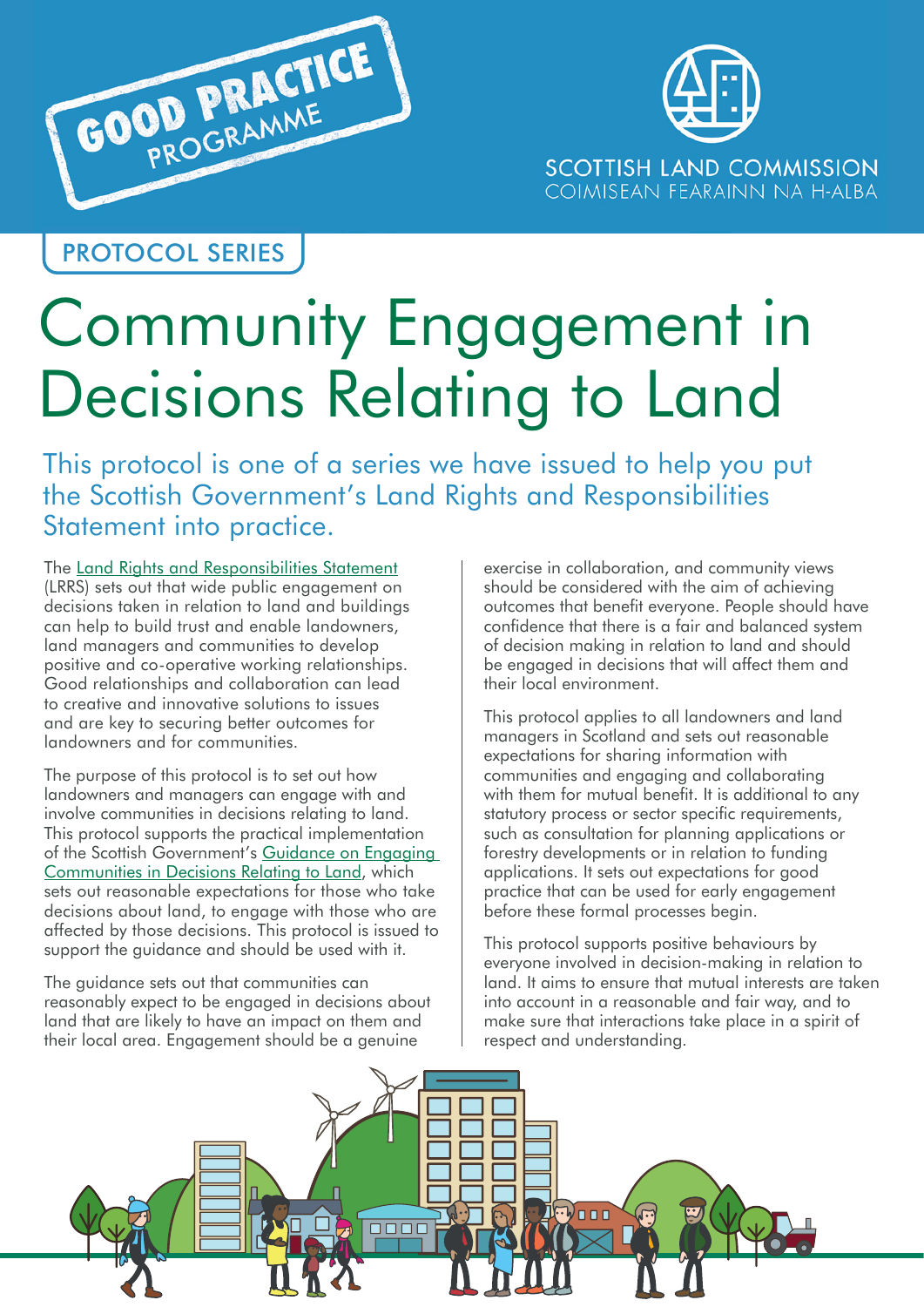## **Expectations**

- Where we use the word **should**, we expect everyone involved to follow the approach described, unless it conflicts with their legal duties.
- Where we **recommend** a course of action it means this is good practice, but we recognise that other approaches may be equally effective.

We expect everyone covered by this protocol to follow the expectations set out in our [protocol on](https://www.landcommission.gov.scot/downloads/5e83152817c75_GP Protocol %E2%80%93 Transparency web FINAL.pdf)  [Transparency of Ownership and Land Use Decision-](https://www.landcommission.gov.scot/downloads/5e83152817c75_GP Protocol %E2%80%93 Transparency web FINAL.pdf)[Making](https://www.landcommission.gov.scot/downloads/5e83152817c75_GP Protocol %E2%80%93 Transparency web FINAL.pdf) and to meet the following expectations:

- a. Contact information for relevant people should always be available. This includes landowners or someone with local decisionmaking authority (such as a land manager or agent) and the relevant community council and community organisations in the area.
- b. When a community has ideas for, or a concern about, current or proposed land management they should tell the owner or manager of the land and give them a reasonable opportunity to respond and begin a constructive discussion.
- c. Where a relevant party asks for information or a meeting to discuss ideas or issues, and where the request is appropriate and proportionate, this should be accommodated. It is recommended that this is within six weeks of a request.
- d. Where decisions about land are being made that could significantly impact on a local community, the landowner or manager should work with the community to create an engagement plan. This should set out agreed expectations on what, how and when the community will be engaged in decisions that could affect them.
- e. Where plans to significantly change how land is managed and used are known in advance, information about the proposed change should be made available to the community at a time when there is still an opportunity to influence the decision. It is recommended that this is at least three months before the planned change is made.
- f. The people involved in a consultation event or engagement meeting should agree before it takes place how notes, actions and decisions will be recorded and shared. It is recommended that this information is shared within six weeks of the meeting date or the end of the consultation period, unless otherwise agreed.
- g. People who are making decisions about land use or management that could have a significant impact on a community should explain how views shared by the community during engagement processes have been considered in the decision-making process. It is recommended that this information is shared within six weeks of the end of the engagement period.

The Scottish Government guidance does not set timescales for engagement in different situations. We have recommended timeframes that we consider to be reasonable but appreciate that these may not work in every situation and that sometimes the people involved will need to agree to times that suit their situation.

## Who this protocol applies to

This protocol applies to:

- **Owners** of land including individuals, companies, trusts, public bodies, nongovernmental organisations, charities and community owners, but excluding individual home owners;
- **Land Managers** including tenants of land, agents or other people employed or contracted by the owner to look after land or property on their behalf;
- **Community Councils** representing the area within which the land and/or a related community sits; and
- **Relevant constituted community organisations**, who have an open membership, demonstrate community control, and who represent a defined geographic area.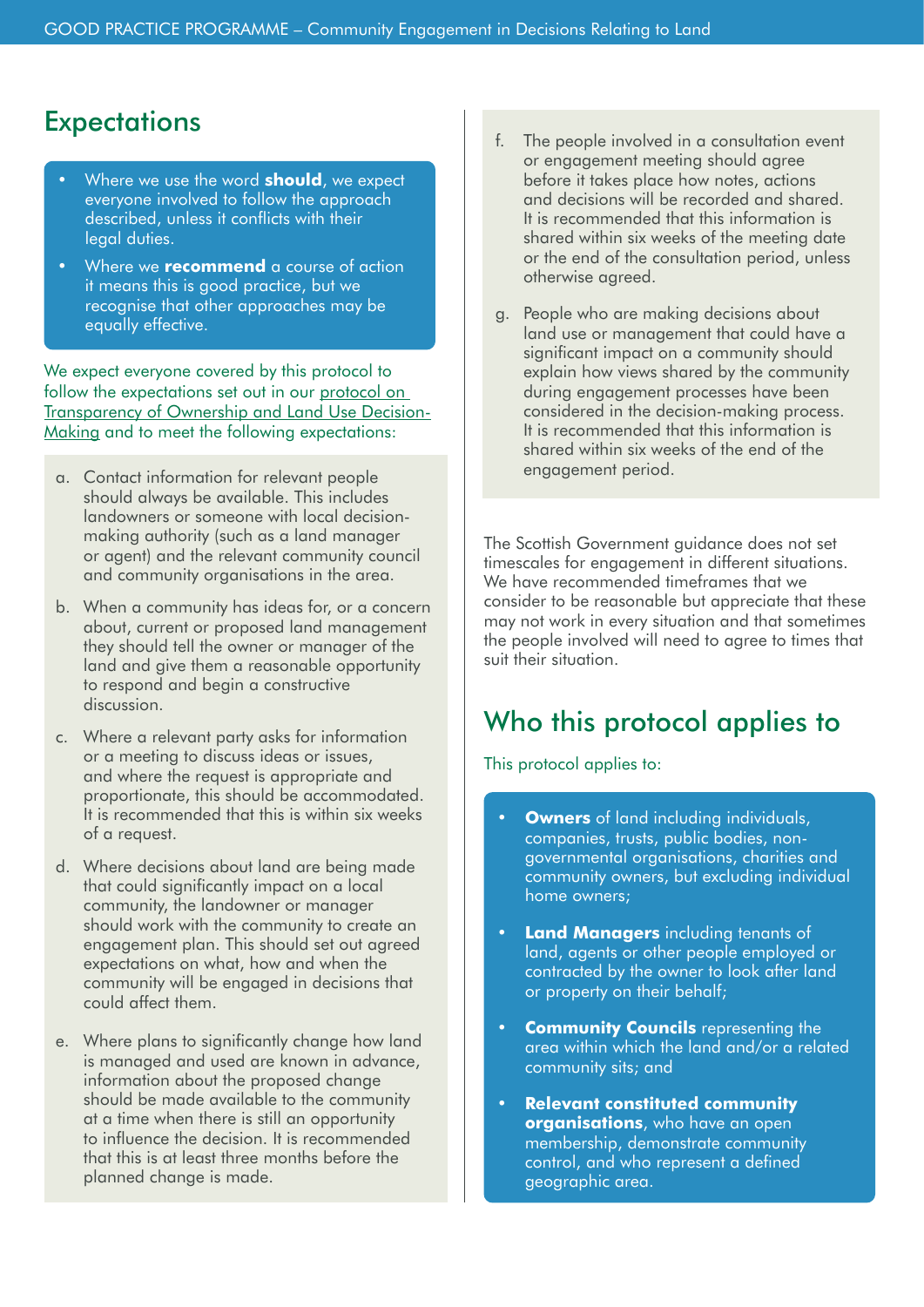## **Definitions**

When we talk about **community**, we mean the individuals who live in a particular place. This can be an urban or rural area. It can be defined as whole towns, single streets, whole islands or peninsulas, other large geographic areas or small villages or neighbourhoods.

By **engagement**, we mean regular communication between the people who take decisions about land and the communities affected by them., Regular engagement builds trust and good relationships and ensures information is shared effectively.

There is no fixed definition of **significant** 

**impact**, but, as set out in the Scottish Government Guidance, it can be taken to mean a decision that might affect the environmental, social, economic or cultural development of a community. It could also involve a change or restriction of access to local services, a good quality environment, or community viability.

Where a decision could have a significant impact on a community more formal engagement or **consultation** will be expected. This may take place over a longer period, should be more structured, and should give people a chance to have a say on what you are going to do.

A range of approaches to engagement can be used to suit the local context. Examples are included in the Scottish Government's Guidance, and in guidance issued by us to support use of the protocol.

**Land** includes buildings and other structures, land covered with water, and any right or interest in or over land. It can be urban or rural.

"There should be

#### Land Rights and **Responsibilities**

The Land Rights and Responsibilities Statement sets out the vision for a strong and dynamic relationship between Scotland's land and its people. It is the first of its kind anywhere in the world. Land rights and responsibilities apply to both urban and rural Scotland and are about owning, managing and using land in a fair way that benefits everyone in Scotland. It states that the people and organisations that make decisions relating to land should recognise and act in line with their responsibilities, as well as their rights.

The way land is owned and used affects the quality of life for everyone in Scotland. The LRRS is based on the belief that Scotland's land is a resource for everyone in Scotland and should contribute to economic, environmental and social goals within a human rights approach. Realising and applying land rights and responsibilities can reduce inequality and bring mutual benefit to landowners, land managers and communities.

#### There are six principles in the LRRS, and this protocol on Engaging Communities in Decisions Relating to Land specifically supports principle 6, which is as follows:

• "There should be greater collaboration and community engagement in decisions about land."

#### It is also underpinned by and supports principle 1, which states:

• "The overall framework of land rights, responsibilities and public policies should promote, fulfil and respect relevant human rights in relation to land, contribute to public interest and wellbeing, and balance public and private interests. The framework should support sustainable economic development, protect and enhance the environment, help achieve social justice and build a fairer society."